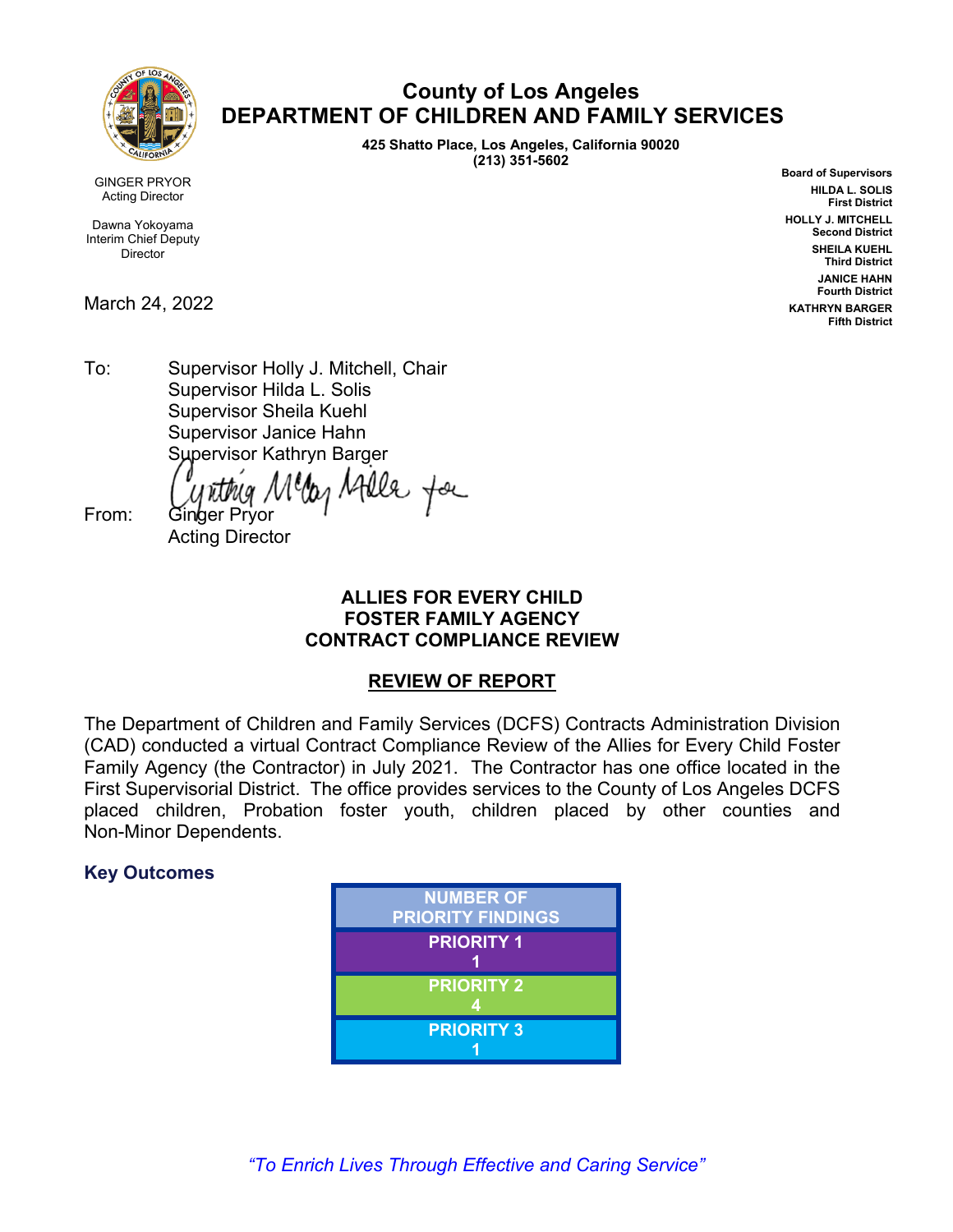Each Supervisor March 24, 2022 Page 2

CAD conducted a virtual Contract Compliance Assessment review of the Contractor's compliance within the following applicable areas: General Contract Requirements; Resource Family Home (RFH) Requirements; Facility and Environment; Engagement and Teamwork; Needs and Services Plans; Permanency; Education and Independent Living Program Services; Health and Medical Needs; Personal Rights and Social/Emotional Well-Being; Personal Needs/Survival and Economic Well-Being; and Personnel Files.

The Contractor was in full compliance with 8 of 11 applicable areas of CAD's Contract Compliance Review: General Contract Requirements; Resource Family Home Requirements; Permanency; Education and Independent Living Program Services; Health and Medical Needs; Personal Rights and Social/Emotional Well-Being; Personal Needs/Survival and Economic Well-Being; and Personnel Files.

For the purpose of this review, six DCFS placed children files were selected for the sample. CAD reviewed the files of the six selected children and virtually interviewed two children to assess the level of care and services they received, four children (two 1 year olds and two 2 month olds) were too young to be interviewed and were virtually observed to be clean, well-groomed and healthy. An additional five discharged children files were also reviewed to assess the Contractor's compliance with permanency efforts.

CAD reviewed four RFH files and five staff files for compliance with Title 22 Regulations and County contract requirements. CAD also conducted telephonic interviews with staff and virtual interviews with the Resource Family Parents. To assess the quality of care and supervision provided to the placed children and foster youth, DCFS also conducted virtual site visits at the Contractor's location and the RFHs.

CAD noted findings in the area of:

Priority 1

- Facility and Environment
	- o A smoke and a carbon monoxide detector were not functioning.

#### Priority 2

- Facility and Environment
	- o Each operable window did not have an intact window screen.
- Engagement and Teamwork
	- $\circ$  Child and Family Team (CFT) participant information was not documented.
	- $\circ$  Efforts to participate/collaborate in the CFT meetings were not documented.
	- o CFT goals were not reflected in the Needs and Services Plans (NSPs).

Priority 3

• Needs and Services Plans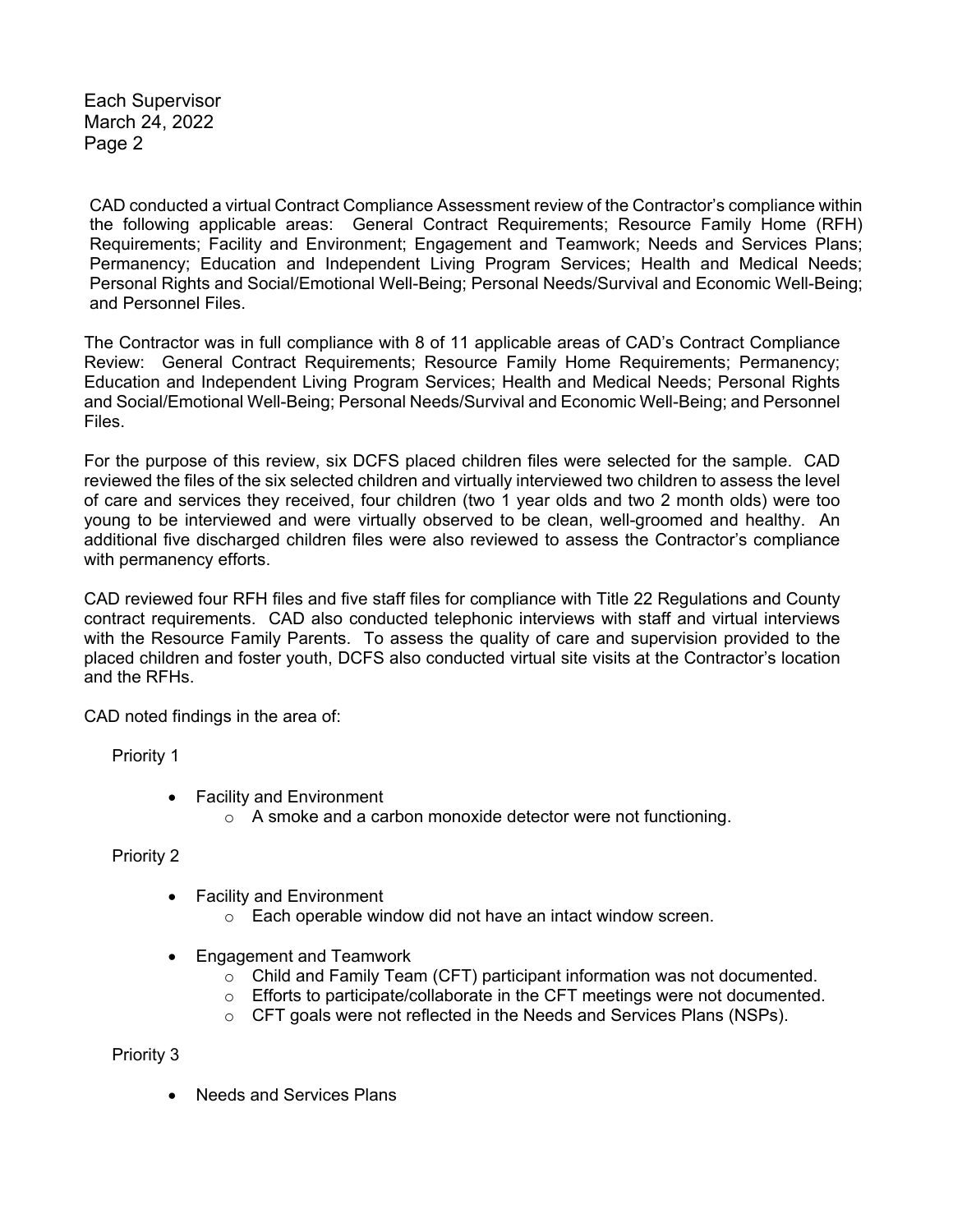Each Supervisor March 24, 2022 Page 3

> o NSPs were not comprehensive, accurate nor signed by Children's Social Workers (CSWs).

On August 23, 2021, the Children Services Administrator teams from DCFS' CAD and the Out-of-Home Care Management Division held an exit conference with the Contractor's representatives.

The Contractor's representatives agreed with the review findings and recommendations and were receptive to implementing systemic changes to improve the Contractor's compliance with regulatory standards.

The Contractor provided the attached approved Corrective Action Plan addressing the noted findings in this compliance report.

If you have any questions, your staff may contact me or Aldo Marin, Board Relations Manager, at (213) 351-5530.

GP:KDR LTI:ajrl

**Attachments** 

c: Fesia Davenport, Chief Executive Officer Arlene Barrera, Auditor-Controller Dr. Adolfo Gonzales, Chief Probation Officer Public Information Office Audit Committee Heather Carrigan, Chief Executive Officer, Allies for Every Child Kellee Coleman, Regional Manager, Community Care Licensing Division Monique Marshall-Turner, Regional Manager, Community Care Licensing Division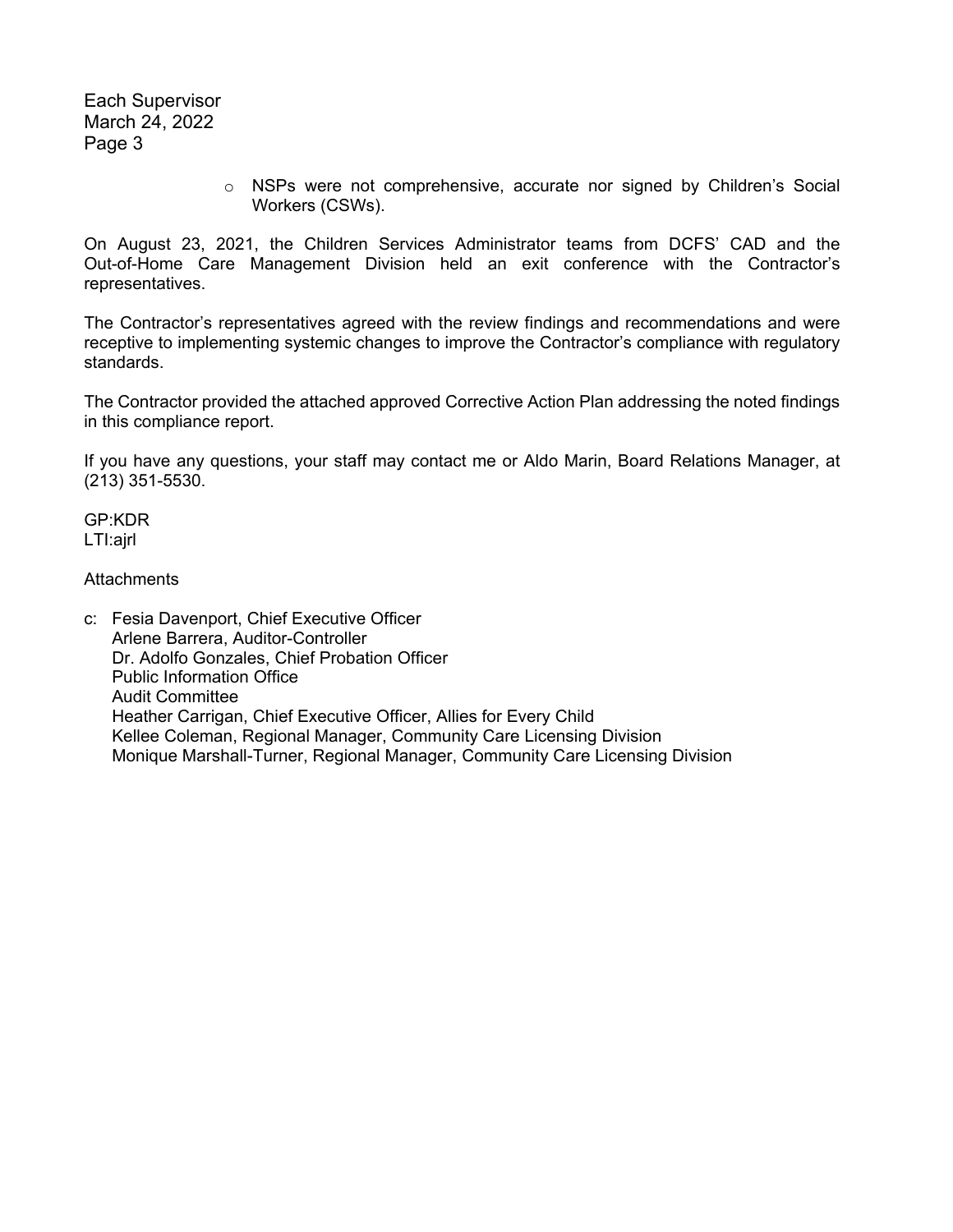

# **Engagement and Teamwork**

20. CFT participants have been identified or the FFA has documented efforts to obtain the information

#### Site 665

#### 1. Explain the Cause.

Human Error. Of the 6 child files reviewed, one child file showed that there was a lack of documentation requesting or participating in a CFT meeting, which resulted in CFT recommendations not being reflected into the child's NSP goals.

By October 31, 2021, RFA Supervisor will review program requirements of: • requesting a CFT within 30 days of child joining a family, • documenting CFT requests in the "CSW Contact Log," • requesting meeting minutes of CFT, and • reflecting CFT recommendations into the treatment and goals section in NSP.

2. Corrective Action Taken.

#### 3. Explain what the Quality Assurance (QA) Plan is to maintain Compliance.

By October 31, 2021, RFA Supervisor will review program requirements of: • requesting a CFT within 30 days of child joining a family, • documenting CFT requests in the "CSW Contact Log," • requesting meeting minutes of CFT, and • reflecting CFT recommendations into the treatment and goals section in NSP.

Allies will maintain ongoing compliance by: • Ensuring supervisor reviews the "CSW Contact Log" on a quarterly basis for documentation of CFT requests and that meeting minutes/notes are gathered (if applicable). • Prior to approving the NSP: o the RFA supervisor ensures that CFT recommendations/requests are integrated in the NSP treatment section o Any recommendations that arise from the CFT are to be reflected in the NSP goals.

21. The FFA documented efforts to participate in the children's CFT meetings and collaboration

Site 665

#### 1. Explain the Cause.

Human Error. Of the 6 child files reviewed, one child file showed that there was a lack of documentation requesting or participating in a CFT meeting, which resulted in CFT recommendations not being reflected into the child's NSP goals.

#### 2. Corrective Action Taken.

#### 3. Explain what the Quality Assurance (QA) Plan is to maintain Compliance.

Allies will maintain ongoing compliance by: • Ensuring supervisor reviews the "CSW Contact Log" on a quarterly basis for documentation of CFT requests and that meeting minutes/notes are gathered (if applicable). • Prior to approving the NSP: o the RFA supervisor ensures that CFT recommendations/requests are integrated in the NSP treatment section o Any recommendations that arise from the CFT are to be reflected in the NSP goals.

22. The NSP goals reflected the children's CFT recommendations if shared with the FFA

### **LOS ANGELES COUNTY**

### **ALLIES FOR EVERY CHILD (FFA)**

### **Corrective Action Plan**

**2021**

#### Facility

Facility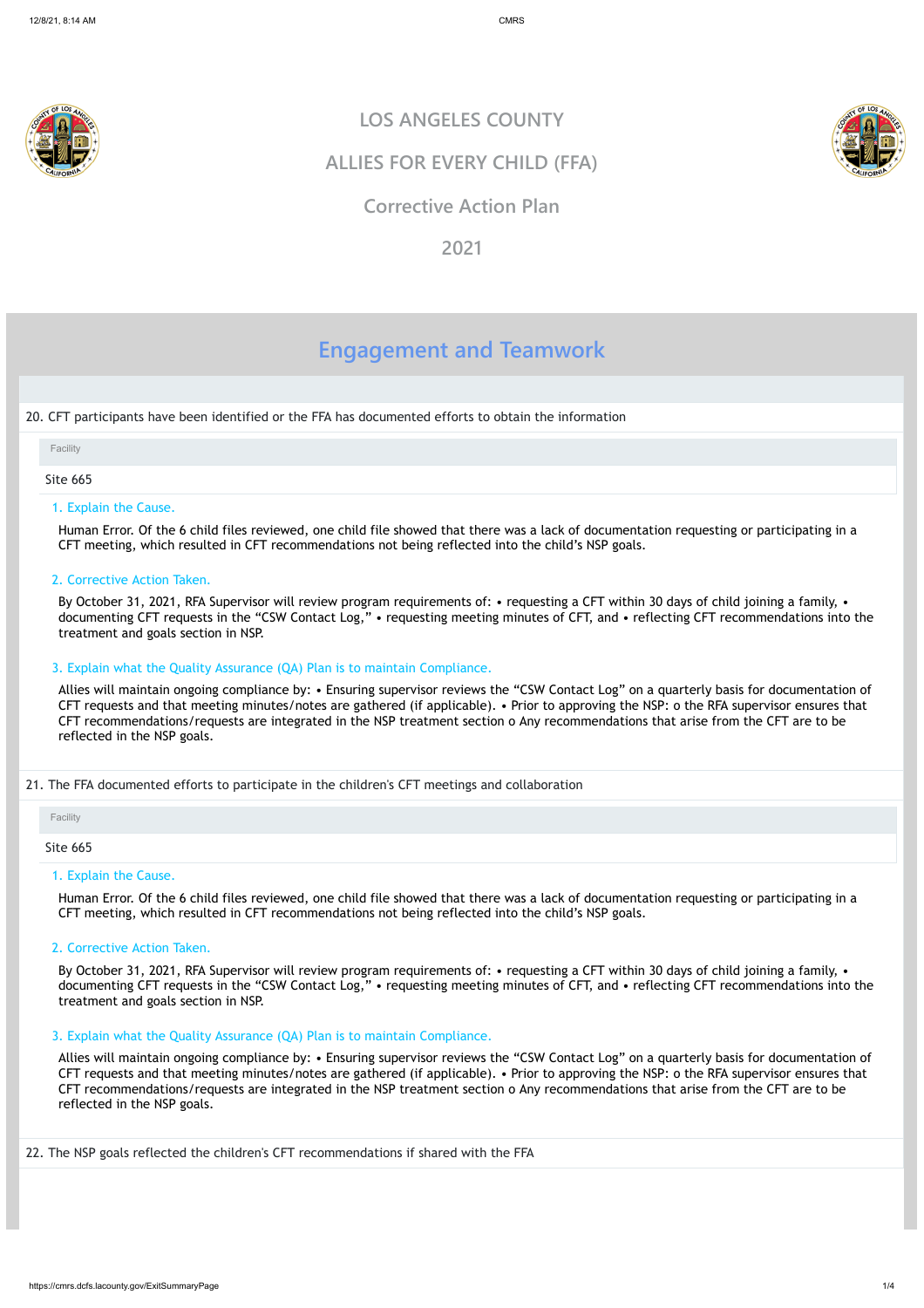#### 1. Explain the Cause.

Human Error. Of the 6 child files reviewed, one child file showed that there was a lack of documentation requesting or participating in a CFT meeting, which resulted in CFT recommendations not being reflected into the child's NSP goals.

By October 31, 2021, RFA Supervisor will review program requirements of: • requesting a CFT within 30 days of child joining a family, • documenting CFT requests in the "CSW Contact Log," • requesting meeting minutes of CFT, and • reflecting CFT recommendations into the treatment and goals section in NSP.

#### 2. Corrective Action Taken.

#### 3. Explain what the Quality Assurance (QA) Plan is to maintain Compliance.

Allies will maintain ongoing compliance by: • Ensuring supervisor reviews the "CSW Contact Log" on a quarterly basis for documentation of CFT requests and that meeting minutes/notes are gathered (if applicable). • Prior to approving the NSP: o the RFA supervisor ensures that CFT recommendations/requests are integrated in the NSP treatment section o Any recommendations that arise from the CFT are to be reflected in the NSP goals.

# **Facility And Environment**

14. Exterior and grounds of the RFH were safe and well maintained

14a. Each operable window has an intact window screen(Title 22  $80087(a)(1)$ , &  $80088(b)$ )

| Facility |  |  |  |
|----------|--|--|--|
| Site 665 |  |  |  |

Site 665

#### 1. Explain the Cause.

Protocol not followed. Of the 4 resource families reviewed, one resource home had a damaged window screen. Resource Parent was aware of the damaged screen door, and already purchased the window screen, but did not replace right away.

#### 2. Corrective Action Taken.

RFA Supervisor and RFA Social Worker communicated with RP, and it was replaced immediately. Confirmation of repair was sent, and it was received by DCFS on 8/6/2021.

#### 3. Explain what the Quality Assurance (QA) Plan is to maintain Compliance.

RFA Supervisor coordinated a review of the Home Health and Safety Checklist with the RFA team, to take place on or before October 31, 2021. RFA Supervisor will discuss the role of this RP in maintaining compliance with Facility and Environment requirements, which includes the following expectations: • Resource Parent is to inform RFA SW of any damaged or broken items such as the screen • Resource Parent is to replace screen timely • Resource Parent is to notify social worker of completion of replacement RFA SW will review the above expectations in a training with this Resource Parent on or before October 31, 2021 and document this in the family file.

#### 15. Common areas were safe and well-maintained

| <b>Facility</b> |  |  |  |
|-----------------|--|--|--|
|                 |  |  |  |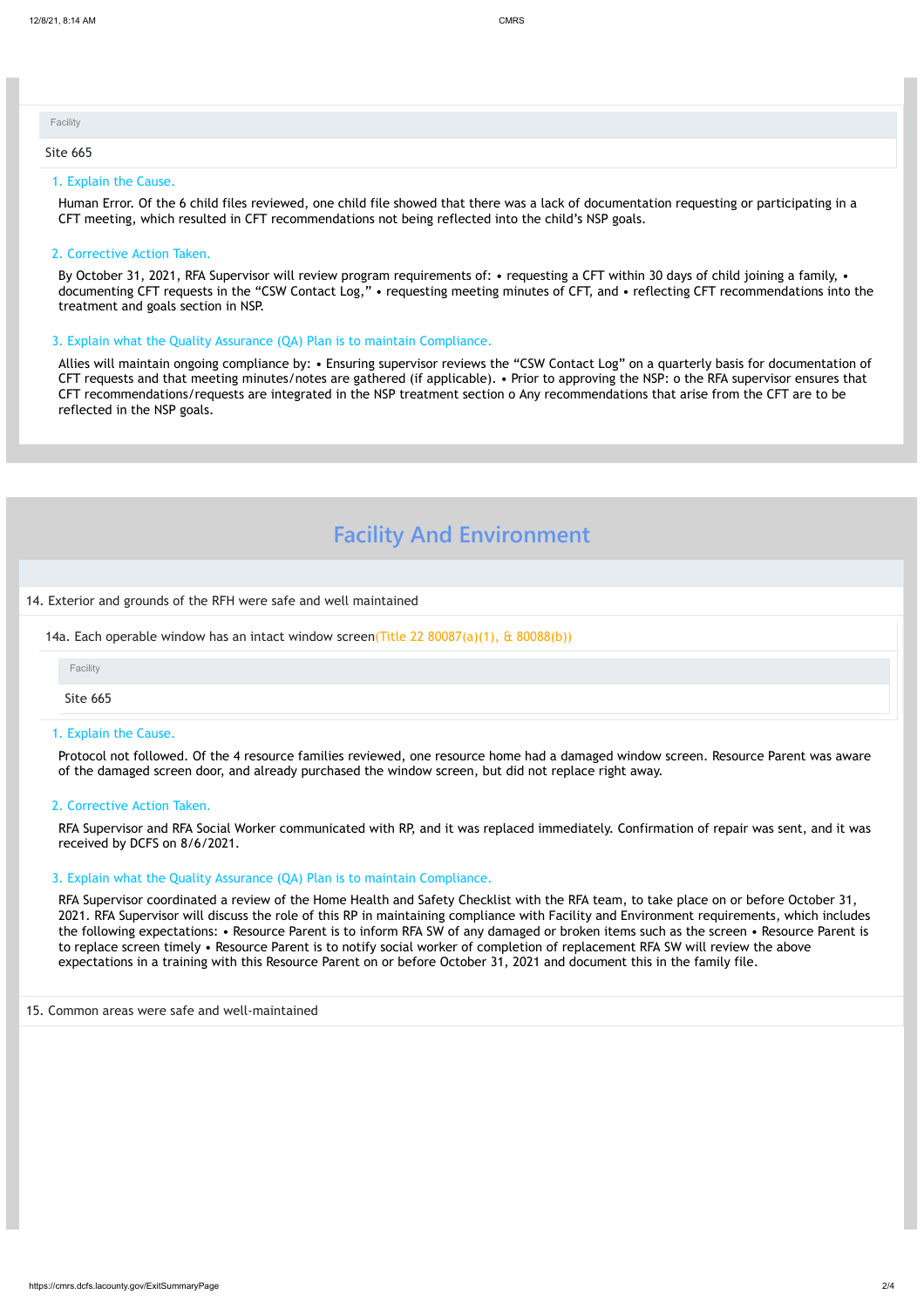https://cmrs.dcfs.lacounty.gov/ExitSummaryPage 3/4

15f. A functioning smoke detector & carbon monoxide detector is installed in the hallways of all sleeping areas or an indoor sprinkler system is usedTitle 22 80020; Title 19 754, Title 19, c. 5, Art. 4)

#### Site 665

#### 1. Explain the Cause.

Protocol not followed. Of the 4 resource families' reviewed, one resource home had a non-functioning smoke and carbon monoxide detector. Resource Parent was aware of the smoke detector and carbon monoxide detector not working, and already purchased replacements and had them in the home, but RP did not replace right away.

#### 2. Corrective Action Taken.

RFA Supervisor and RFA Social Worker communicated with RP, and the carbon monoxide and smoke detectors were replaced immediately. Confirmation of repair was sent, and it was received by DCFS on 8/6/2021.

#### 3. Explain what the Quality Assurance (QA) Plan is to maintain Compliance.

RFA Supervisor coordinated a review of the Home Health and Safety Checklist with the RFA team, to take place on or before October 31, 2021. RFA Supervisor will discuss the role of this RP in maintaining compliance with Facility and Environment requirements, which includes the following expectations: • Resource Parent is to inform RFA SW of any damaged or broken items such as carbon monoxide and smoke detectors • Resource Parent is to replace detectors timely • Resource Parent is to notify social worker of completion of replacement RFA SW will review the above expectations in a training with this Resource Parent on or before October 31, 2021 and document this in the family file.

# **Needs & Services**

23. The NSPs were completed accurately and on time

Facility